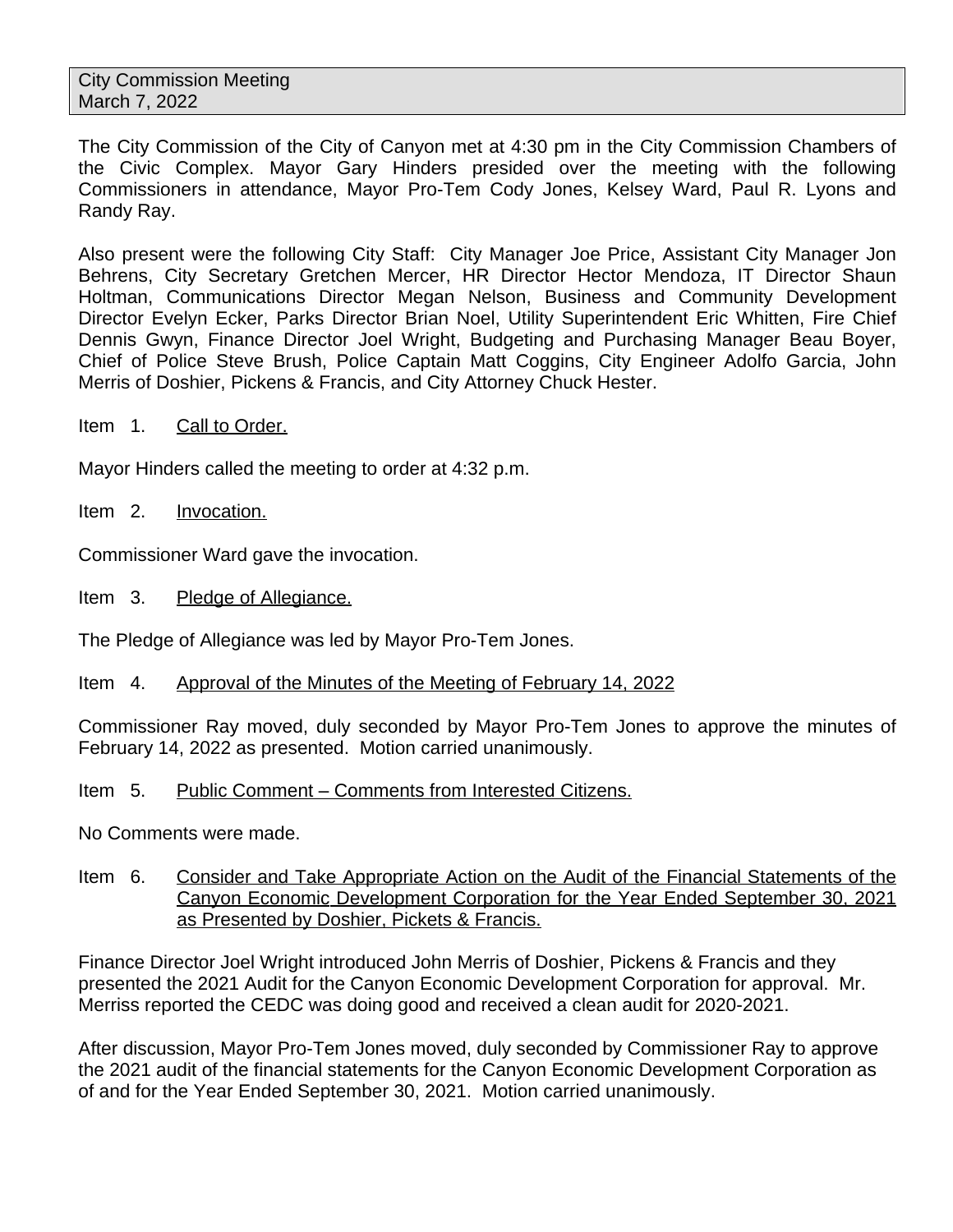Item 7. Consider and Take Appropriate Action on the Audit of Financial Statements of the City of Canyon as of and for the Year Ended September 30, 2021 as Presented by the Finance Director and Doshier, Pickets & Francis.

Finance Director Joel Wright introduced John Merris of Doshier, Pickens & Francis and they presented the 2021 Audit for the City of Canyon for approval. Mr. Merriss reported the City of Canyon received a clean audit for 2020-2021 and commended the Finance Department for a doing a great job keeping the financial records for the City of Canyon in great order.

After discussion, Commissioner Ray moved, duly seconded by Mayor Pro-Tem Jones to approve the 2021 audit of the financial statements for the City of Canyon as of and for the Year Ended September 30, 2021. Motion carried unanimously.

## Item 8. Consider and Take Appropriate Action on Appointment of Auditor for City of Canyon's Financial Statement Audit for Fiscal Year Ending September 30, 2022.

Director of Finance Joel Wright recommended the appointment of Doshier, Pickens & Francis as the City of Canyon's Auditor for FY 2021-2022. Mr. Wright stated he had worked with the firm over the years and felt they provided a great service. Mr. Wright said they were available anytime needed to talk through questions or issues with professional experience. Mr. Wright stated Doshier, Pickens & Francis specialize in governmental audits.

After discussion, Mayor Pro-Tem Jones moved, duly seconded by Commissioner Ward to appoint Doshier, Pickens & Francis as the City of Canyon's Auditor for FY 2021-2022. Motion carried unanimously.

Item 9. Informational Presentation for Addition of Full-time Staff Member in Parks and Recreation Department.

Assistant City Manager Jon Behrens presented information regarding the addition of a full-time employee in the Canyon Parks Department. Mr. Behrens said the Parks Department currently has 6 full-time employees and 3 part-time with additional part-time employees hired during the summer months. Mr. Behrens said part-time employees are relied on to maintain 214 acres of parks, fields and facilities in the parks. Mr. Behrens stated at this time staff planned to create a new full-time employee using funds from the current part-time budget to provide year round manpower that is needed and easier to keep with the addition of full benefits for the position. Mr. Behrens said the addition of this employee had been approved by the City Manager.

No action required, informational only.

Item 10. Consider and Take Appropriate Action on the Lease Agreement for Parks and Recreation Maintenance Equipment.

Purchasing Manager Beau Boyer presented information for the lease of equipment for the Parks and recreation Department. Mr. Boyer said would replace aging equipment necessary to ensure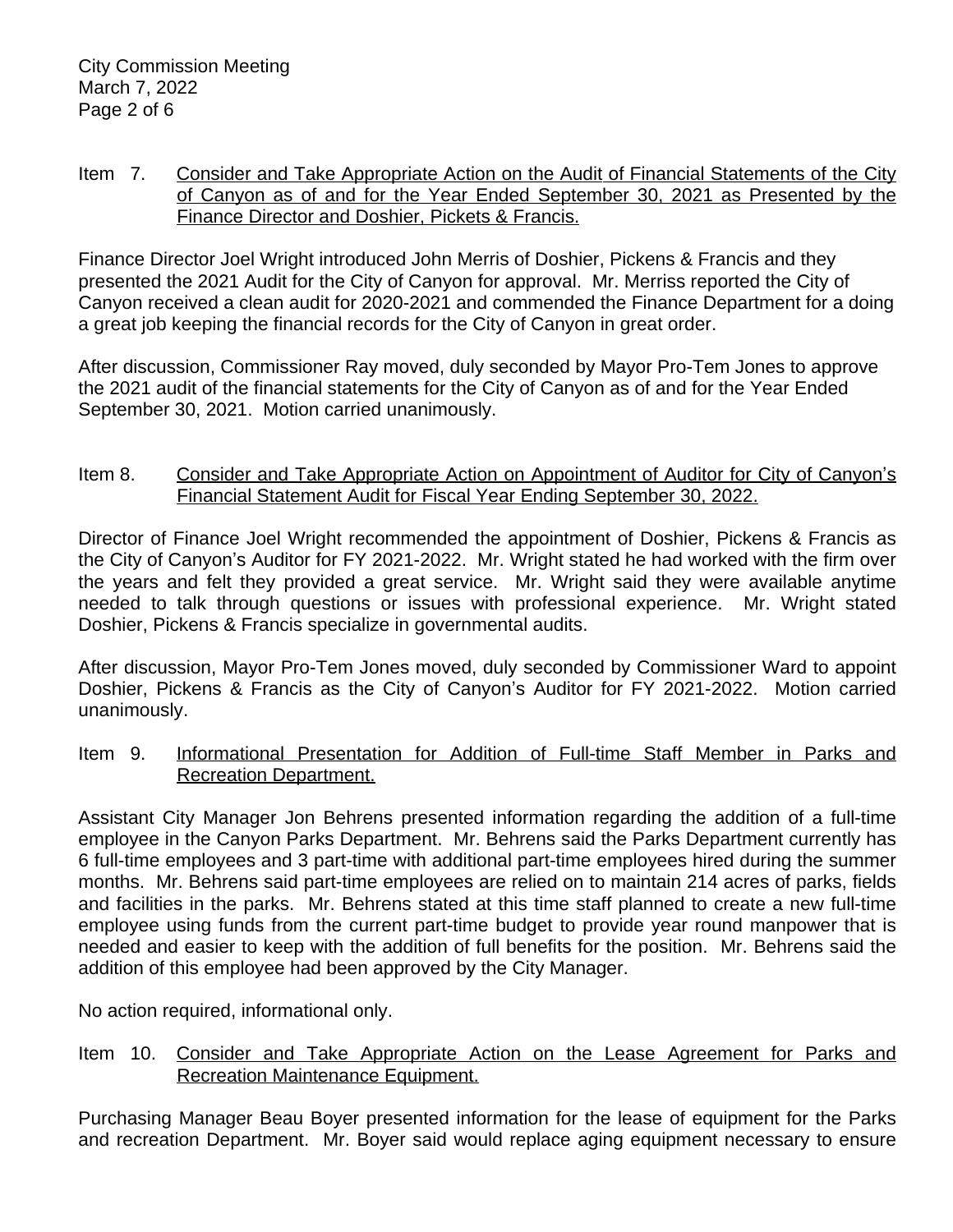the proper maintenance of the City of Canyon parks. Mr. Boyer stated pricing had been obtained via Sourcewell Cooperative purchasing for all equipment from Professional Turf Products, L.P. for a total amount of \$229,257.96 paid over 72 months. Mr. Boyer said the annual payments would be \$42,138.44 and that \$51,500.00 had been budgeted.

After discussion, Commissioner Ward moved, duly seconded by Commissioner Ray authorize city staff to enter into a lease agreement for Parks and Recreation grounds maintenance equipment with the Huntington National Bank for the principle amount of \$229,257.96. Motion carried unanimously.

Item 11. Consider and Take Appropriate Action on Ordinance No. 1151 Annexing Territory to the City of Canyon for Canyon East Unit No. 10 Requested by Kuhlman and Sons, LP. An Ordinance of the City of Canyon, Texas, Annexing the Territory Herein Described to the City of Canyon in Randall County, Texas Extending the Boundary Limits of the City of Canyon to Include the Property Herein Described Within the Said City Limits, and Granting to All the Inhabitants of Said Property All the Rights and Privileges of Other Citizens and Binding Said Inhabitants by All of the Acts, Ordinances, Resolutions, and Regulations of Said City.

City Attorney Chuck Hester presented Ordinance No. 1151 consideration. Mr. Hester said the voluntary annexation of property adjacent to Canyon East subdivision had been requested by Kuhlman and Sons, LP and that all legal requirements had been met so it was time to act on the Annexation request. City Manager Joe Price stated Canyon East Unit 10 would have approximately 20 half acre lots with curb and gutter.

After discussion, Mayor Pro-Tem Jones moved, duly seconded by Commissioner Ward to adopt Ordinance No. 1151 annexing property as requested by Kuhlman and Sons, LP. Motion carried unanimously.

> ORDINANCE NO. 1151 ANNEXING TERRITORY TO THE CITY OF CANYON KUHLMAN AND SONS, LP.

AN ORDINANCE OF THE CITY OF CANYON, TEXAS, ANNEXING THE TERRITORY HEREIN DESCRIBED TO THE CITY OF CANYON IN RANDALL COUNTY, TEXAS, EXTENDING THE BOUNDARY LIMITS OF THE CITY OF CANYON TO INCLUDE THE PROPERTY HEREIN DESCRIBED WITHIN THE SAID CITY LIMITS, AND GRANTING TO ALL THE INHABITANTS OF SAID PROPERTY ALL THE RIGHTS AND PRIVILEGES OF OTHER CITIZENS AND BINDING SAID INHABITANTS BY ALL OF THE ACTS, ORDINANCES, RESOLUTIONS, AND REGULATIONS OF SAID CITY.

Item 12. Consider and Take Appropriate Action on Ordinance No. 1153 – An Ordinance of the City Commission of the City of Canyon, Texas, Amending the Code of Ordinances of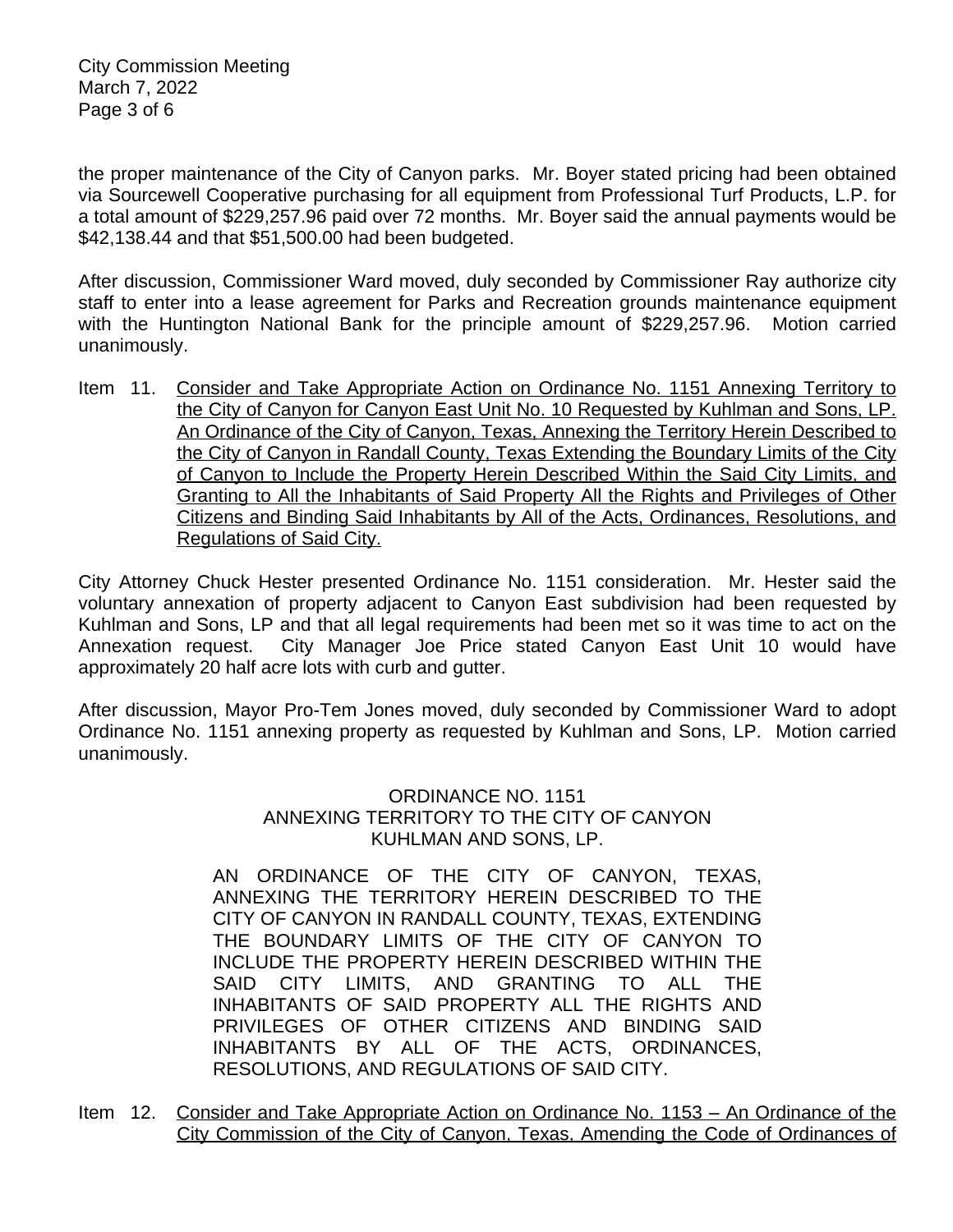#### the City of Canyon, Chapter 96, by Deleting Section 96.02, City Recreational Vehicle Park, Providing That All Ordinances or Parts of Ordinances in Conflict Herewith Are Expressly Repealed, and Providing for an effective Date.

Assistant City Manager Jon Behrens presented Ordinance No. 1153 for consideration. Mr. Behrens said this Ordinance would remove the former City RV Park that used to be located at 2100 North 2<sup>nd</sup> Avenue. Mr. Behrens said the facility had been gone for several years and the property now had businesses built at the location.

After discussion, Commissioner Ray moved, duly seconded by Mayor Pro-Tem Jones to adopt Ordinance No. 1153 amending the Code of Ordinances of the City of Canyon, Chapter 96, by deleting section 96.02 City Recreational Vehicle Park, providing that all ordinances or parts of ordinances in conflict herewith are expressly repealed. Motion carried unanimously.

# ORDINANCE NO. 1153 CITY RECREATIONAL VEHICLE PARK

AN ORDINANCE OF THE CITY COMMISSION OF THE CITY OF CANYON, TEXAS, AMENDING THE CODE OF ORDINANCES OF THE CITY OF CANYON, CHAPTER 96, BY DELETING SECTION 96.02 CITY RECREATIONAL VEHICLE PARK, PROVIDING THAT ALL ORDINANCES OR PARTS OF ORDINANCES IN CONFLICT HEREWITH ARE EXPRESSLY REPEALED, AND PROVIDING FOR AN EFFECTIVE DATE.

# Item 13. First Reading of Ordinance No. 1154 for the Renewal of Xcel Energy Franchise Agreement.

City Manager Joe Price presented Ordinance No. 1154 for the first of 3 required readings of the full Ordinance as written in the City of Canyon Home Rule Charter (Section 3.17). Mr. Price stated in May of 2020 the City Commission approved an increase to the Franchise Fee from 3% to 4.51% with 5% being to max allowed by law. Mr. Price said the current Franchise Ordinance doesn't expire until January 2026, but the submission of a Rate Case from Xcel Energy provides an opportunity to amend the Franchise Ordinance and increase the percentage for gross receipts the final .49% bringing the total franchise fee to 5% and renewing the Franchise Agreement with Xcel Energy for 20 years.

Ordinance No. 1154 was read out loud in its entirety as recorded by City Secretary Gretchen Mercer.

No action, first reading only.

# ORDINANCE NO. 1154 FRANCHISE AGREEMENT AN ORDINANCE GRANTING TO SOUTHWESTERN PUBLIC SERVICE COMPANY ("SPS") D/B/A XCEL ENERGY THE RIGHT,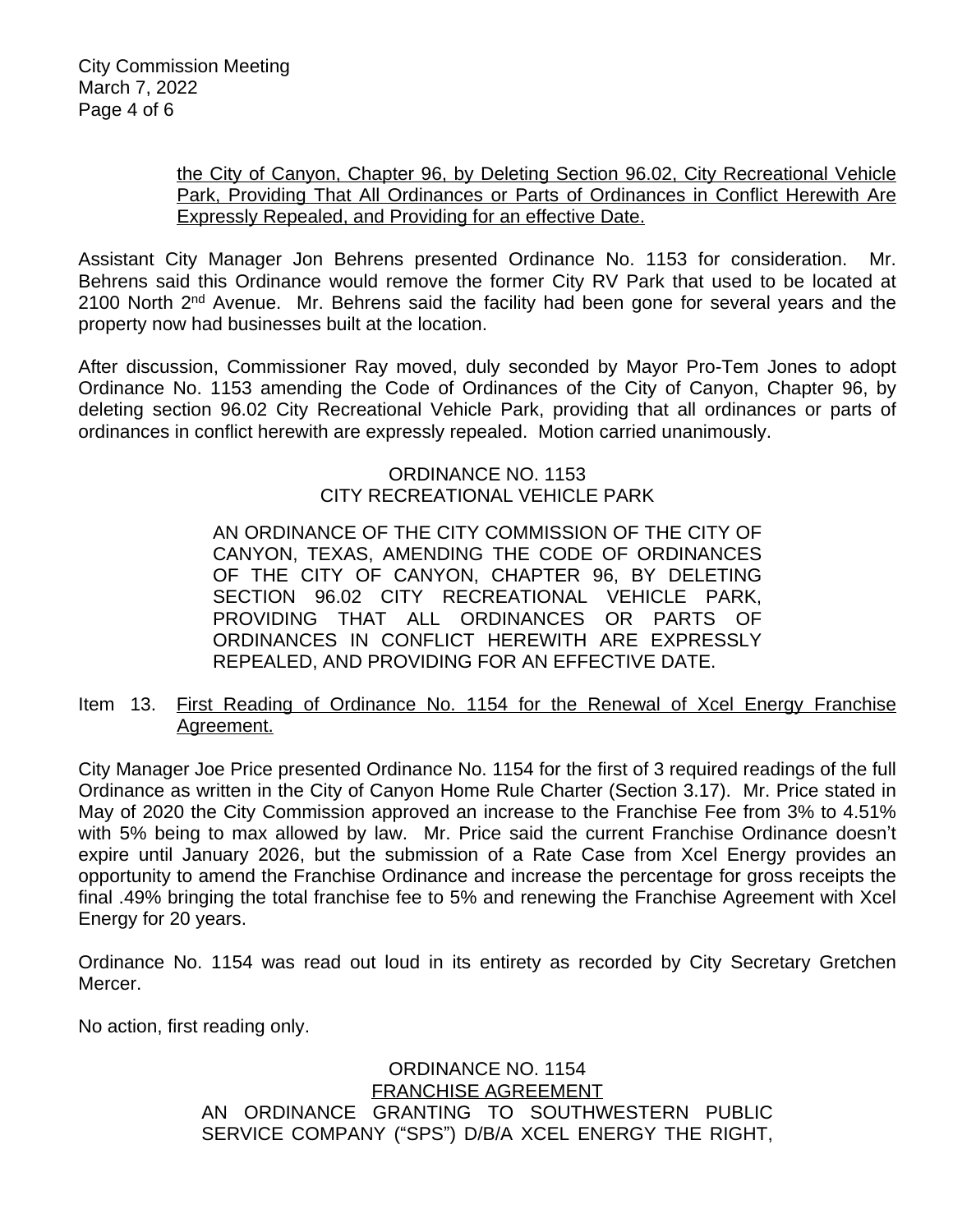PRIVILEGE AND FRANCHISE TO CONDUCT WITHIN THE CITY OF CANYON, TEXAS ("CITY"), AN ELECTRICAL LIGHTING AND POWER BUSINESS AND TO ENTER UPON, ERECT, CONSTRUCT, MAINTAIN, EXTEND, REPAIR, REPLACE AND REMOVE IN, UNDER UPON, WITHIN, OVER, ABOVE, ACROSS AND ALONG ANY AND ALL OF THE PRESENT AND FUTURE PUBLIC ROADS, HIGHWAYS, STREETS, LANES, BRIDGES AND ALLEYS OF THE CITY, A SYSTEM OF POLES, POLE LINES, TOWERS, DISTRIBUTION LINES, TRANSMISSION LINES, WIRES, GUYS, CABLES, CONDUITS, TRANSFORMERS, AND OTHER DISTRIBUTION AND TRANSMISSION EQUIPMENT, FACILITIES AND APPURTENANCES NECESSARY OR PROPER FOR THE TRANSMISSION AND DISTRIBUTION OF ELECTRICITY INTO, IN, WITHIN, FROM, ACROSS, AND THROUGH THE CITY AS NOW EXISTING, OR AS SAID CITY LIMITS MAY HEREAFTER BE EXTENDED; AND GRANTING SPS, ITS SUCCESSORS AND ASSIGNS, THE AUTHORITY TO USE SUCH FOR THE PURPOSE OF TRANSMISSION, DISTRIBUTION, DELIVERY AND SALE OF ELECTRICITY TO THE CITY, AND TO THE INHABITANTS OF THE CITY, OR ANY OTHER PERSON OR PERSONS, FIRMS OR CORPORATIONS, WHEREVER LOCATED WITHIN OR WITHOUT THE BOUNDARIES OF THE CITY, FOR USE BY SUCH PURCHASER OR PURCHASERS FOR ANY PURPOSE AUTHORIZED BY LAW FOR WHICH ELECTRICITY MAY BE USED OR FOR ANY OTHER PURPOSE OR USE WHICH IS OR MAY BECOME NORMAL OR CUSTOMARY IN THE RETAIL ELECTRIC INDUSTRY IN TEXAS; PROVIDING THAT THIS FRANCHISE SHALL BE EFFECTIVE FOR A PERIOD OF TWENTY (20) YEARS COMMENCING MAY 15, 2022; PROVIDING FOR THE TEMPORARY REMOVAL, RAISING OR LOWERING BY SPS OF ITS WIRES AND OTHER APPURTENANCES; PROVIDING FOR THE RIGHT TO, AND CONDITION OF, THE OPENING OF PAVEMENTS AND SIDEWALKS BY SPS; RETAINING ALL RIGHTS OF CITY TO REGULATE THE LOCATION OF SPS'S FACILITIES IN, UPON, ALONG, UNDER AND OVER THE STREETS, ALLEYS AND OTHER PUBLIC PLACES OF CITY, AS WELL AS TO REQUIRE THE RELOCATION OF SAME; PROVIDING FOR EFFICIENT ELECTRICAL SERVICE AND THE MAINTAINING OF SPS'S FACILITIES; PROVIDING COMPENSATION, AND METHOD OF PAYMENT OF SUCH, TO THE CITY FOR THE USE BY SPS OF THE STREETS, ALLEYS AND PUBLIC WAYS OF THE CITY; PROVIDING FOR THE MAINTAINING OF RECORDS BY SPS WITH RIGHT OF INSPECTION BY CITY RESERVING TO CITY ALL POWERS OF REGULATION; PROHIBITING ASSIGNMENT EXCEPT BY CONSENT BY CITY EXCEPT IN CERTAIN CASES; GIVING